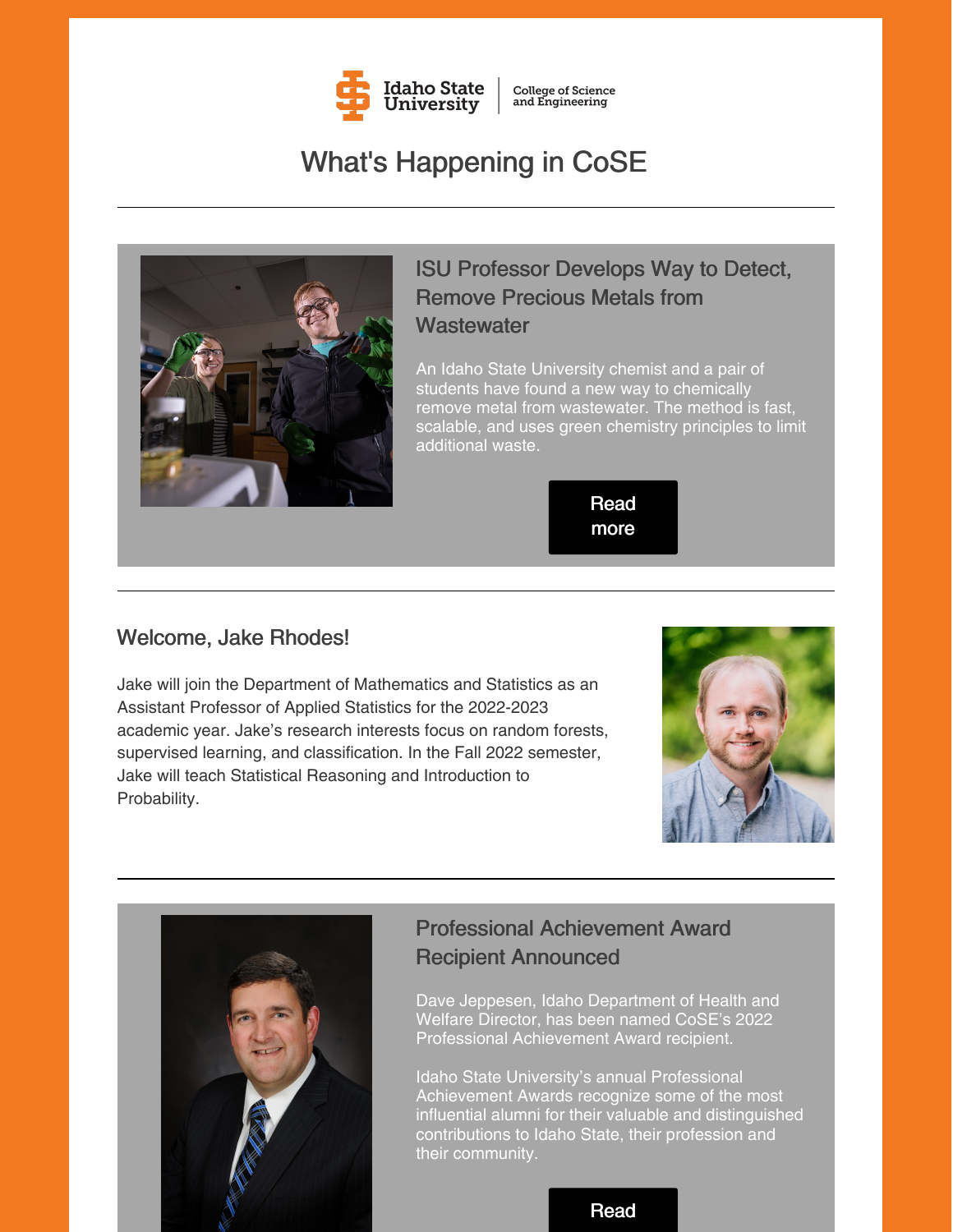### All College Meeting Scheduled for Mar. 16

Dean Scott Snyder invites you to attend an All-College Meeting on March 16 that will focus on the CoSE budget. To provide some context Jennifer Steele, Senior Associate Vice President/Chief Fiscal Officer, will speak briefly about the University budget and Donna Lybecker, Acting Vice President for Research, will discuss proposed changes to the University F&A (indirects) distribution model. Dean Snyder and Fred Parrish, CoSE Unit Business Officer, will then give a retrospective on the College budget to provide an understanding of past investments and talk about next year's budget.

The meeting will be held via [Zoom](https://isu.zoom.us/j/83671039173?pwd=S3J1N3ZZS1d6TXJQMFFOZ2ZTc2J4dz09) Thursday, March 16, from 2 - 3:30 p.m.

### Help Us Share Your Accomplishments!

Our College's outstanding faculty, staff, and students achieve many notable research and professional accomplishments. In addition, our departments regularly have newsworthy advancements. We want to make sure those stories are shared publicly. Here are a few ways you can provide a news tip to help get the word out:

U[s](https://www.isu.edu/news/story-form/)e this **Story [Submission](https://www.isu.edu/news/story-form/) Form** to send your news tip to the Office of Marketing and Communications.

Send an email to Logan McDougall (loganmcdougall @isu.edu) with a brief description of the news to be shared.

You ar[e](https://www.isu.edu/news/story-form/) always welcome to create a draft story, submit it via the **Story [Submission](https://www.isu.edu/news/story-form/) Form**, or send it to Logan. The Office of Marketing and Communications and Logan will coordinate to get the story finalized and distributed to the media outlets/platforms that best tell the story.

## From Around ISU



Staff Council's Staff Appreciation Luncheon

### Bengal Triathlon is Back April 22-23

Students in Idaho State University's Department of Human Performance and Sport Studies (HPSS) are proud to bring back the Bengal Triathlon and [Duathlon.](https://www.isu.edu/news/2022-spring/bengal-triathlon-is-back-april-22-23.html) This year's event will take place on April 22-23.

### Commencement Ceremony Assignments

Recently, plans for the two [Commencement](https://myemail.constantcontact.com/Commencement-Ceremony-Assignments.html?soid=1127399030149&aid=0CBEhWB4ukc) Ceremonies on May 7 were announced.

The College of Science and Engineering will be participating in the 2 p.m. ceremony.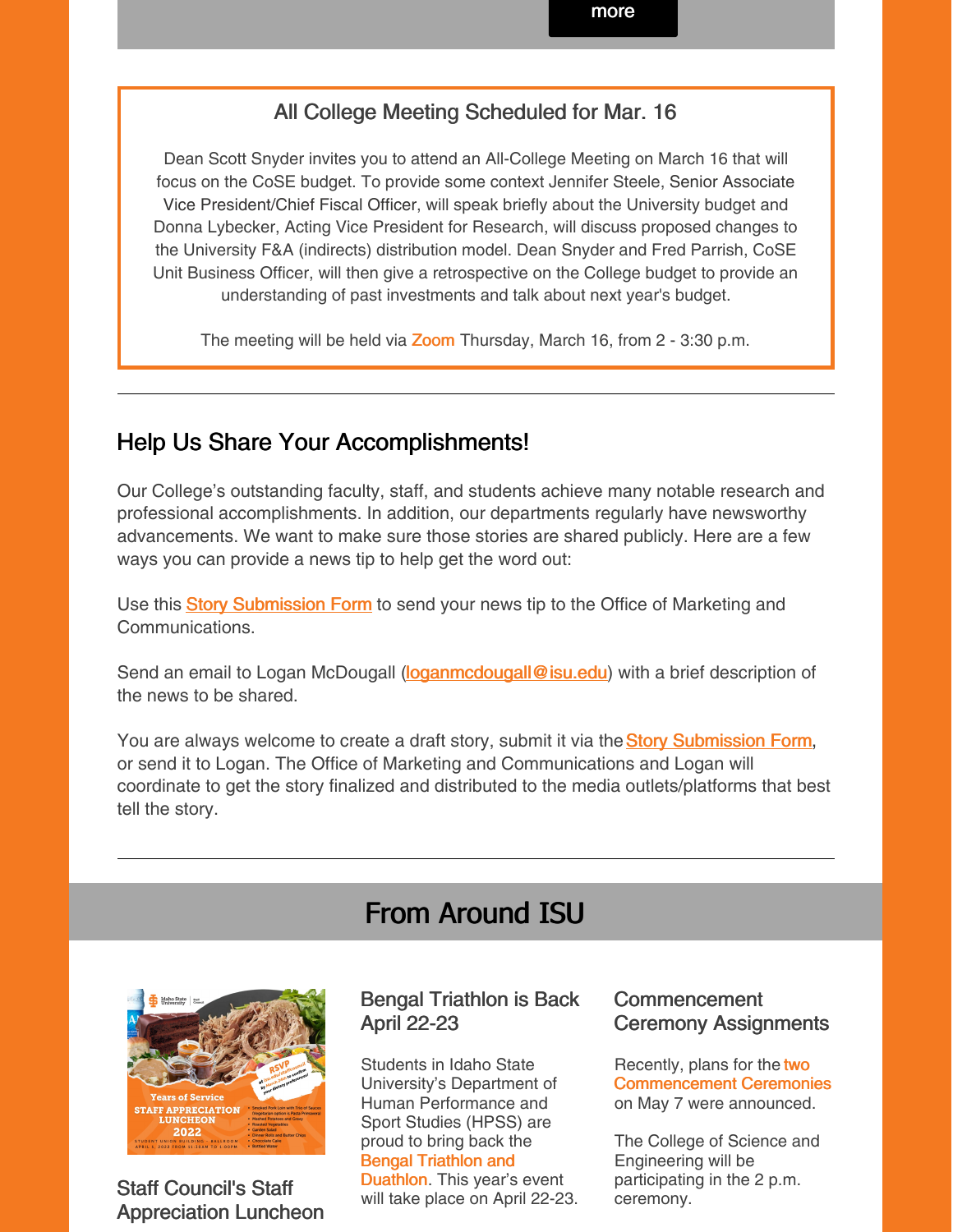#### Slated for April 1

If you plan on attending the [luncheon,](https://www.isu.edu/staffcouncil/) please RSVP by March 24.

### Nominations Sought for Student Employee of the Year

The ISU Career Center and Scholarship Office are accepting [nominations](https://www.isu.edu/career/student-employee-of-the-year/) for the Student Employee of the Year Scholarship and the Lupher Scholarship.

The Student Employee of the Year will receive \$2,000 and the Lupher Scholarship winner will receive approximately \$400.

Nominations are due March 31.

### Science Trek Returns to the IMNH April 22

The Idaho Museum of Natural History is excited to bring back Science Trek to the community.

[Science](https://www.isu.edu/imnh/imnh-events/science-trek-31/) Trek 31 gives 3rd-5th graders the opportunity to get involved with the ISU community and see how Bengal scientists work in their worlds. Science Trek 31 is April 22 from 5:30 to 8:30 p.m. Rather than the traditional overnight event, Science Trek 31 will instead be a fun evening of learning and exploration.

All contestants will receive a free sweatshirt, if registered before April 1.

### Idaho State Named Top-Ten Military Friendly School

On March 7, GI Jobs Magazine announced that Idaho State had been ranked fourth in the nation for the most [military-friendly](https://www.isu.edu/news/2022-spring/idaho-state-named-a-top-ten-military-friendly-university.html) schools. More than 1,800 institutions applied for the top designation. Schools are ranked based on student surveys, veteran retention, graduation rates, and job placement.

### **Undergraduate** Research Symposium Slated for April 14

Undergraduate researchers of all disciplines are welcome to present their work at the 2022 Undergraduate Research Symposium. Research posters, artwork, and recorded musical or theatrical pieces can be presented at the Symposium.

All [abstracts](https://myemail.constantcontact.com/Save-the-Date--2022-Undergraduate-Research-Symposium.html?soid=1127399030149&aid=Po_HV3AP1vk) must be submitted online by March 19.

### Nominations Open for Staff Council

Staff Council is **soliciting** [nominations](https://www.isu.edu/news/2022-spring/nominations-open-for-staff-council.html) for ISU staff members from all campuses who would like to be on the ballot for the April 2022 election. There are six vacancies for Classified Staff and five vacancies for Non-Classified Staff.

Representatives are elected to a three-year term beginning in May 2022 and ending in May 2025.

### Bengal Visit Day Volunteers Needed

All of us play an important role in sharing the great things Idaho State University has to offer with our prospective students, their parents, and the community. Students are at the center of everything we do, and we need your support to showcase the value of an Idaho State education.

On Saturday, April 23, our University will host our annual Bengal Visit Day. University faculty and staff play a vital role in creating [genuine](https://myemail.constantcontact.com/We-Need-Your-Help-and-Support.html?soid=1127399030149&aid=dYxrKzsU4n8) interest and getting students excited about enrolling. Every member of our campus community is encouraged to get involved.

# Dates to Remember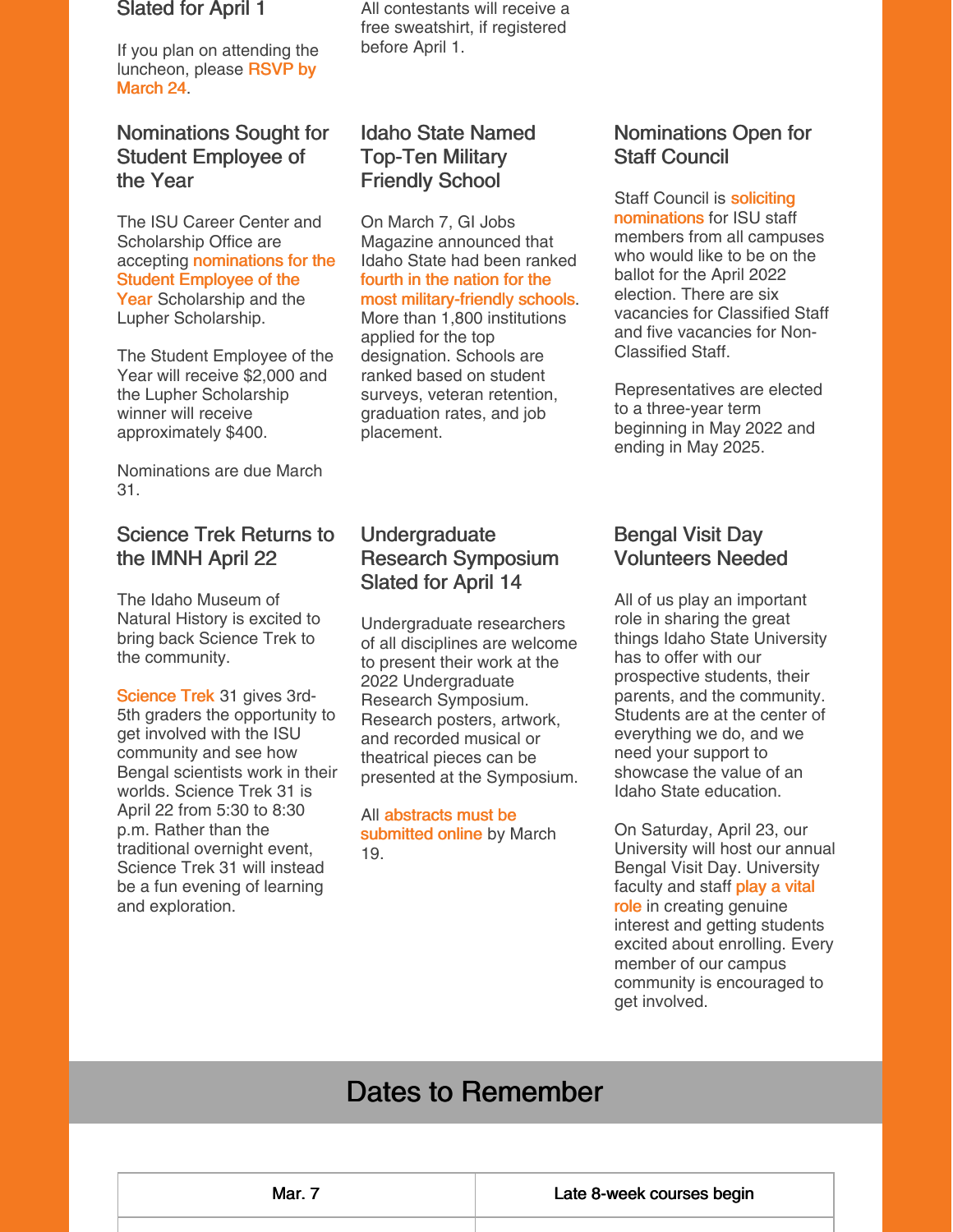| Mar. 8        | Early 8-wk course grading closes at 5:00 pm                       |
|---------------|-------------------------------------------------------------------|
| Mar. 21 - 25  | Spring Break (no classes)                                         |
| April 25      | Late 8-week and full semester course<br>grading opens             |
| May 2 - 6     | <b>Final Examinations</b>                                         |
| May 6         | Spring 2022 classes end                                           |
| May 7         | Commencement (May & August 2022<br>graduates)                     |
| <b>May 10</b> | Late 8-week and full semester course<br>grading closes at 5:00 pm |

# Upcoming Events in the College of Science and **Engineering**

For a compl[e](https://isu.edu/cse/calendar/)te list of CoSE events, check out the College Event [Calendar](https://isu.edu/cse/calendar/) and click an event to get more details. Updates can also be found on **[Facebook](https://www.facebook.com/IdahoStateUCoSE)**, [Twitter](https://twitter.com/IdahoStateUCoSE), [LinkedIn](https://www.linkedin.com/company/idaho-state-university-college-of-science-and-engineering), and **[Instagram](https://www.instagram.com/idahostateucose/)**. To add events to the calendar, please contact the Administrative Assistants in your department. The university-wide calendar of events is available [here](https://www.isu.edu/calendar/).

### Mar. 13 - Mar. 19

#### Department/Program

Mathematics and Statistics

#### Event

Scholarly Engagement Talk: Dr. Patrick Rault Haddix Community Chair of Mathematics, and Associate Professor University of Nebraska at Omaha "The National Communities for Mathematics Inquiry in Teaching Network"

#### **Details**

Mon, Mar 14 2 pm - 3 pm PS 308

Zoom link:

<https://isu.zoom.us/j/87523806220>

#### Department/Program

Mathematics and Statistics

#### Event

Colloquium: Dr. Patrick Rault Haddix Community Chair of Mathematics, and Associate Professor University of Nebraska at Omaha "The National Communities for Mathematics Inquiry in Teaching Network"

#### **Details**

Mon, Mar 14 3:30 pm - 4:30 pm PS 307

Zoom link:

<https://isu.zoom.us/j/87523806220>

Department/Program | | Department/Program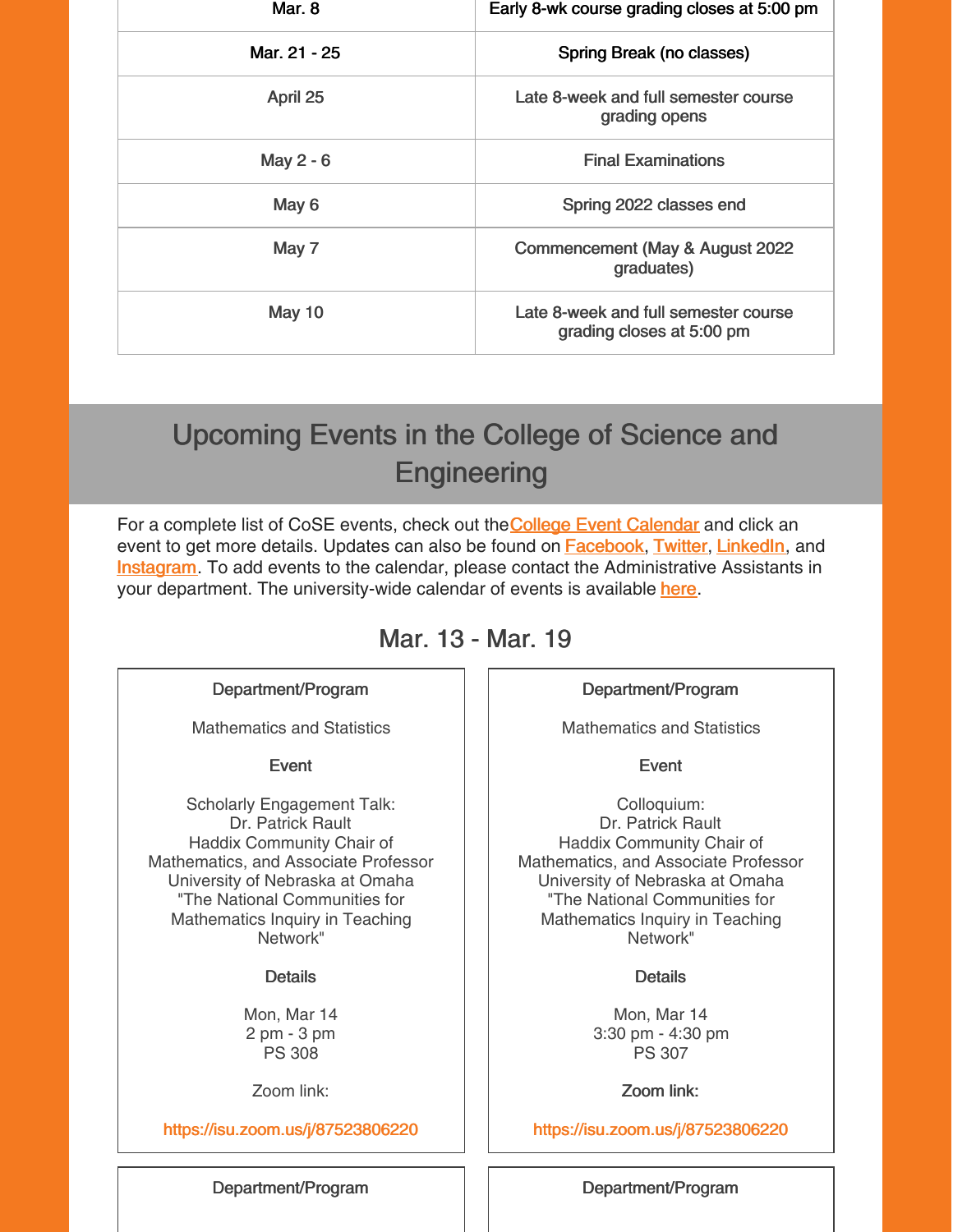**Physics** 

#### Event

Colloquium: Dr. Andreas Vasdekis University of Idaho "Cellular Metabolic Noise"

**Details** 

Mon, Mar 14 4 pm - 5 pm

Zoom link:

<https://isu.zoom.us/j/87085081089>

Department/Program

CoSE Dean

Event

All College Meeting

**Details** 

Wed, Mar 16 2 pm - 3:30 pm

Zoom link:

isu.zoom.us/j/83671039173? [pwd=S3J1N3ZZS1d6TXJQMFFOZ2ZTc](https://isu.zoom.us/j/83671039173?pwd=S3J1N3ZZS1d6TXJQMFFOZ2ZTc2J4dz09) 2J4dz09

#### Department/Program

Mathematics and Statistics

Event

Colloquium: Dr. Andrew Ledoan Professor University of Tennessee at Chattanooga "Research on the Zeta Function, Prime Numbers, and Gaussian Analytic Functions"

#### **Details**

Thurs, Mar 17 3:45 pm - 4:45 pm PS 307

Mathematics and Statistics

#### Event

Teaching Demonstration: Dr. Patrick Rault Haddix Community Chair of Mathematics, and Associate Professor University of Nebraska at Omaha Title TBD

### **Details**

Tues, Mar 15 3:45 pm - 445 pm PS 307

Zoom link:

<https://isu.zoom.us/j/87523806220>

Department/Program

Nuclear Engineering

Event

Weekly Seminar Series

**Details** 

Wed, Mar 16 4 pm - 5 pm BA 304 and TAB 286

Zoom link:

Contact Dr. [Amir](mailto:aliamir@isu.edu) Ali for Zoom access

#### Department/Program

Biological Sciences

Event

Seminar: Emily Bellis

**Details** 

Thurs, Mar 17 4 pm - 5 pm Lecture Center 10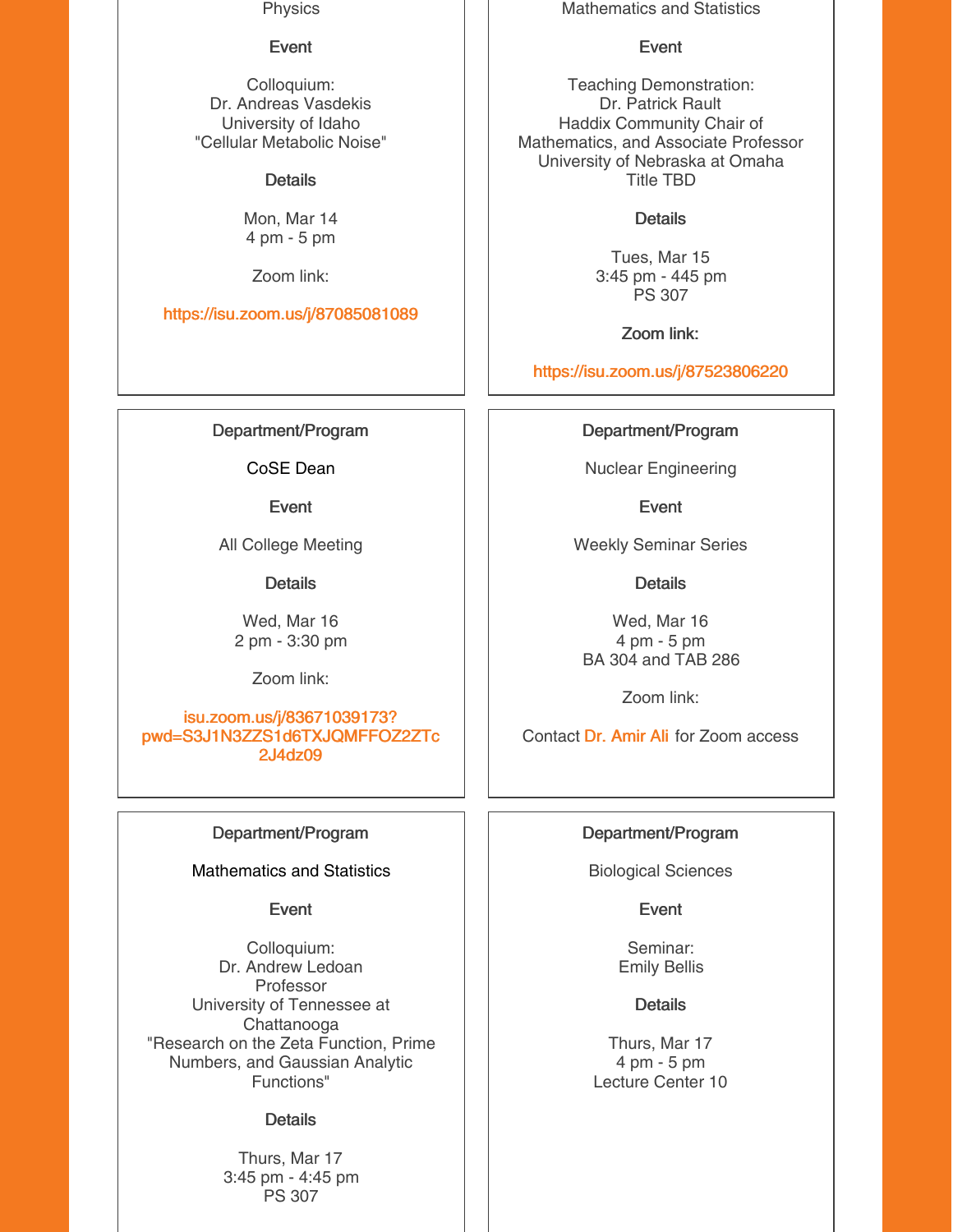Zoom link:

<https://isu.zoom.us/j/89721305517>

#### Department/Program

Mathematics and Statistics

Event

Teaching Demonstration: Dr. Andrew Ledoan Professor University of Tennessee at Chattanooga Title TBD

**Details** 

Fri, Mar 18 3:45 pm - 4:45 pm PS 307

Zoom link:

<https://isu.zoom.us/j/89721305517>

### Mar. 20 - Mar. 26

Department/Program

Physics

Event

SPRING BREAK NO COLLOQUIUM

Details

N/A

Department/Program

**Geosciences** 

Event

SPRING BREAK NO COLLOQUIUM

**Details** 

N/A

### Mar. 27 - April 2

#### Department/Program

Physics

Event

Colloquium: Dr. Dylan Yost Colorado State University Topic TBD

#### **Details**

Mon, Mar 28 4 pm - 5 pm

Zoom link:

#### Department/Program

**Geosciences** 

Event

Colloquium: Alexis Ault Utah State University

#### **Details**

Wed, Mar 30 4 pm - 5 pm PS 108

Zoom link: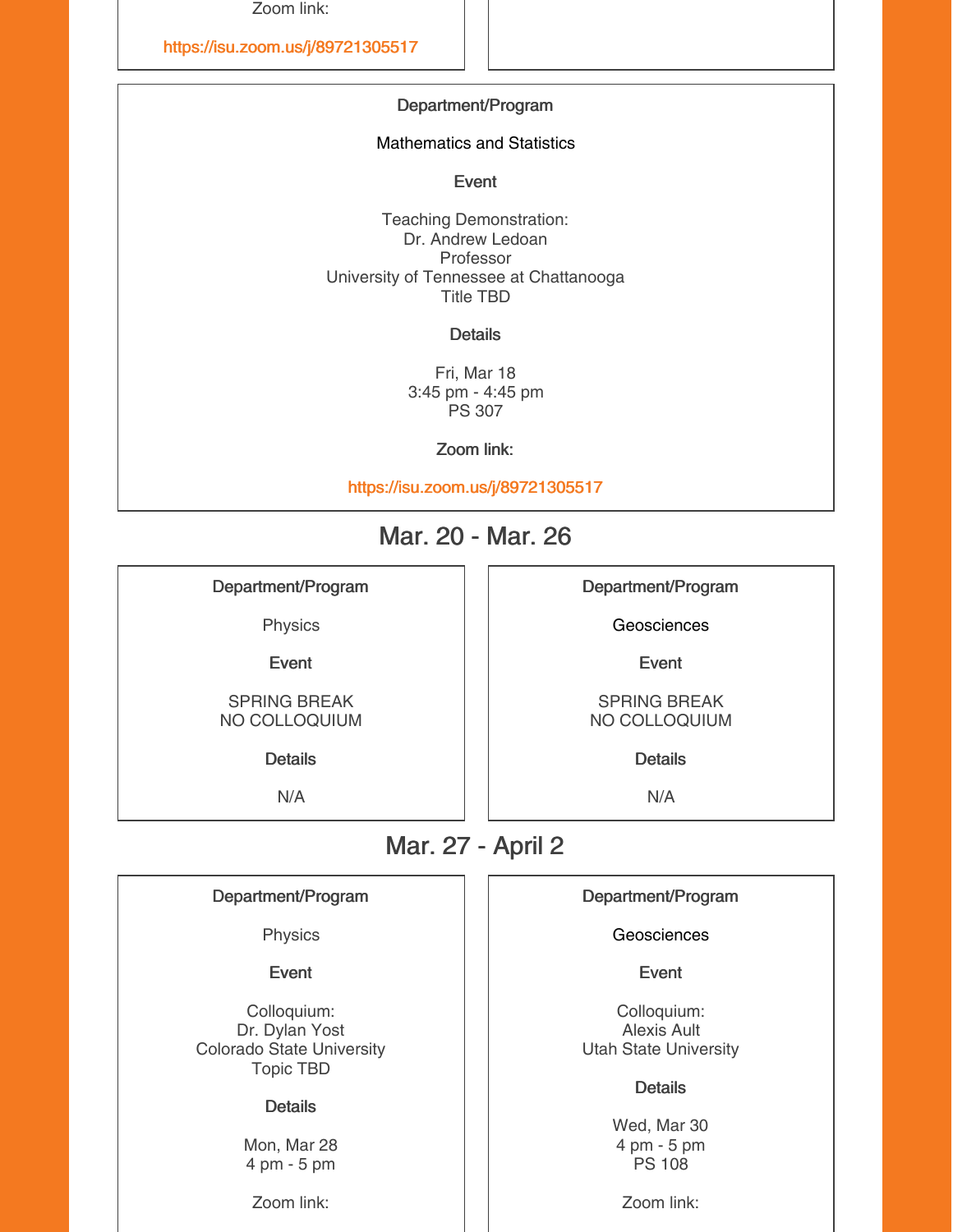#### Department/Program

Nuclear Engineering

Event

Weekly Seminar Series

#### **Details**

Wed, Mar 30 4 pm - 5 pm BA 304 and TAB 286

Zoom link:

Contact Dr. [Amir](mailto:aliamir@isu.edu) Ali for Zoom access

TBD https://isu.zoom.us/j/83794277124? [pwd=QVVFMVByU1k1M3VsMEZTZy9](https://isu.zoom.us/j/83794277124?pwd=QVVFMVByU1k1M3VsMEZTZy9NYjZmdz09) NYjZmdz09

#### Department/Program

Biological Sciences

**Event** 

Seminar: Jason Pilarski

**Details** 

Thurs, Mar 31 4 pm - 5 pm Lecture Center 10

### April 3 - April 9

Department/Program

Biological Sciences

Event

Biology Learning & Teaching Lunch Seminar Jeremy Brooks

#### **Details**

Mon, April 4 12 pm - 1 pm PS 117

#### Department/Program

Nuclear Engineering

#### Event

Weekly Seminar Series

#### **Details**

Wed, April 6 4 pm - 5 pm BA 304 and TAB 286

Zoom link:

Department/Program

**Geosciences** 

Event

Colloquium: Undergraduate Advising

**Details** 

Wed, April 6 4 pm - 5 pm PS 108

Zoom link:

https://isu.zoom.us/j/83794277124? [pwd=QVVFMVByU1k1M3VsMEZTZy9](https://isu.zoom.us/j/83794277124?pwd=QVVFMVByU1k1M3VsMEZTZy9NYjZmdz09) NYjZmdz09

#### Department/Program

Biological Sciences

**Event** 

Seminar: Andrew Ray

#### **Details**

Thurs, April 7 4 pm - 5 pm Lecture Center 10